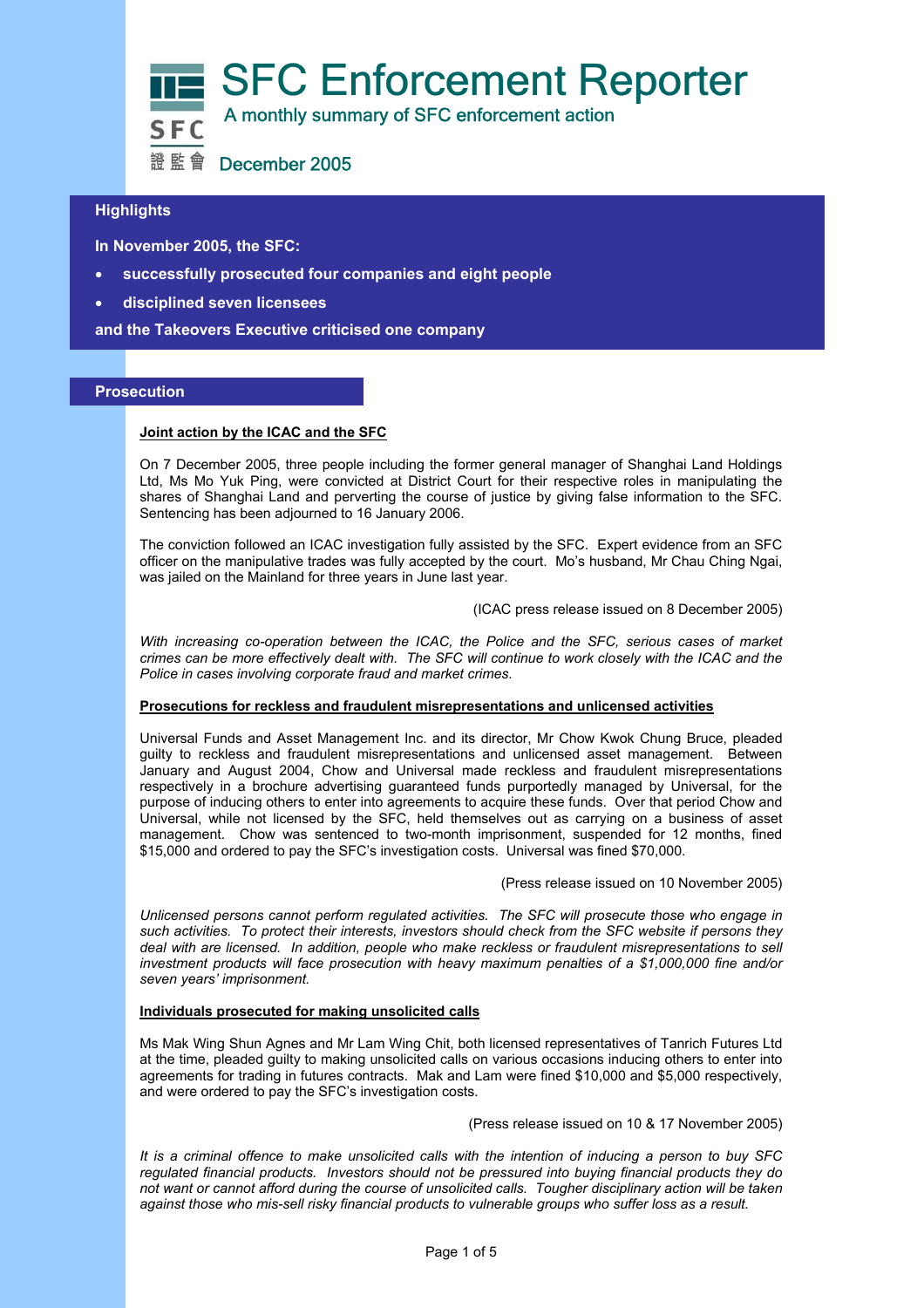**SFC Enforcement Reporter** 



A monthly summary of SFC enforcement action

# 證監會 December 2005

### **Prosecutions for failure to disclose interests**

China Northern Enterprises Investment Fund Ltd and its director, Mr Yau Chung Hong, pleaded guilty to their failures to disclose within the prescribed period China Northern's acquisitions and disposals of Ningbo Yidong Electronic Company Ltd shares. The acquisitions and disposals caused China Northern to have or cease to have a notifiable interest in Ningbo Yidong. China Northern and Yau were fined \$12,000 and \$8,000 respectively and ordered to pay the SFC's investigation costs.

#### (Press release issued on 3 November 2005)

Mr Chan Lai Keung, a substantial shareholder of China Northern, pleaded guilty to his failure to disclose his acquisitions and disposals of China Northern shares. The acquisitions and disposals caused Chan to have or cease to have a notifiable interest in China Northern. Chan was fined \$20,000 and ordered to pay the SFC's investigation costs.

(Press release issued on 3 November 2005)

Power Assets Enterprises Ltd and its directors, Mr Gouw Kar Yiu Carl and Ms Gouw San Bo Elizabeth, pleaded guilty to their failures to disclose within the prescribed period the changes in nature of their interest in Gorient (Holdings) Ltd (now known as Carico Holdings Ltd) shares, after these shares were mortgaged as a security for a loan facility. Power Assets, Carl Gouw and Elizabeth Gouw were fined \$5,000, \$6,000 and \$4,000 respectively and ordered to pay the SFC's investigation costs.

#### (Press release issued on 9 November 2005)

Upflow Holdings Ltd and its director, Mr Raymond Dennis Neoh, pleaded guilty to their failures to disclose within the prescribed period the changes in nature of their interest in Global Digital Creations Holdings Ltd shares, after these shares were charged as collateral for a loan facility and the subsequent release of the charge. Upflow and Neoh were fined \$10,000 and \$5,000 respectively and ordered to pay the SFC's investigation costs.

(Press release issued on 10 November 2005)

*Disclosure of interests in listed companies is essential to ensuring market transparency. The SFC will prosecute for failure to do so.* 

# **Discipline**

#### **Ban from re-entering the industry for conflicts of interest**

The SFC banned Mr Wong Wing Fai Eric, a former licensed representative of Shun Loong Securities Co Ltd, from re-entering the industry for five years for conflicts of interest. The penalty is the result of a settlement between Wong and the SFC. From December 2003 to April 2004, Wong put himself in a position of a conflict of interest by trading substantial amounts of securities which were the subject matter of the research reports he prepared for Shun Loong staff, who in turn made recommendations to clients on the basis of the research reports. Some of Wong's trades were contrary to the recommendations in his research reports. The SFC considered the settlement to be in the interest of the investing public and in the public interest.

(Press releases issued on 28 November 2005 and 2 August 2004)

*The market expects securities analysts to provide objective, independent and unbiased recommendations which accurately reflect the prospects of target companies. It is vital to the maintenance of investor confidence that analysts act with high standards of integrity when producing their reports. Those who do not comply should expect tough sanctions. Repeated offences will face even tougher sanctions.* 

#### **Lengthy suspension for providing misleading information**

The SFC suspended Mr Kung Chiu Nam Edmond, a former responsible officer of CNK Investment Management Ltd, for 20 months for providing misleading information to the SFC. During an investigation into the insider dealing of shares in HKCB Bank Holdings Co Ltd (HKCBH) and Hong Kong China Ltd (HKC) in 1997, Kung told the SFC that the HKC warrants in his account belonged to him and it had been his decision to purchase the warrants. Subsequently, he admitted that he had lent his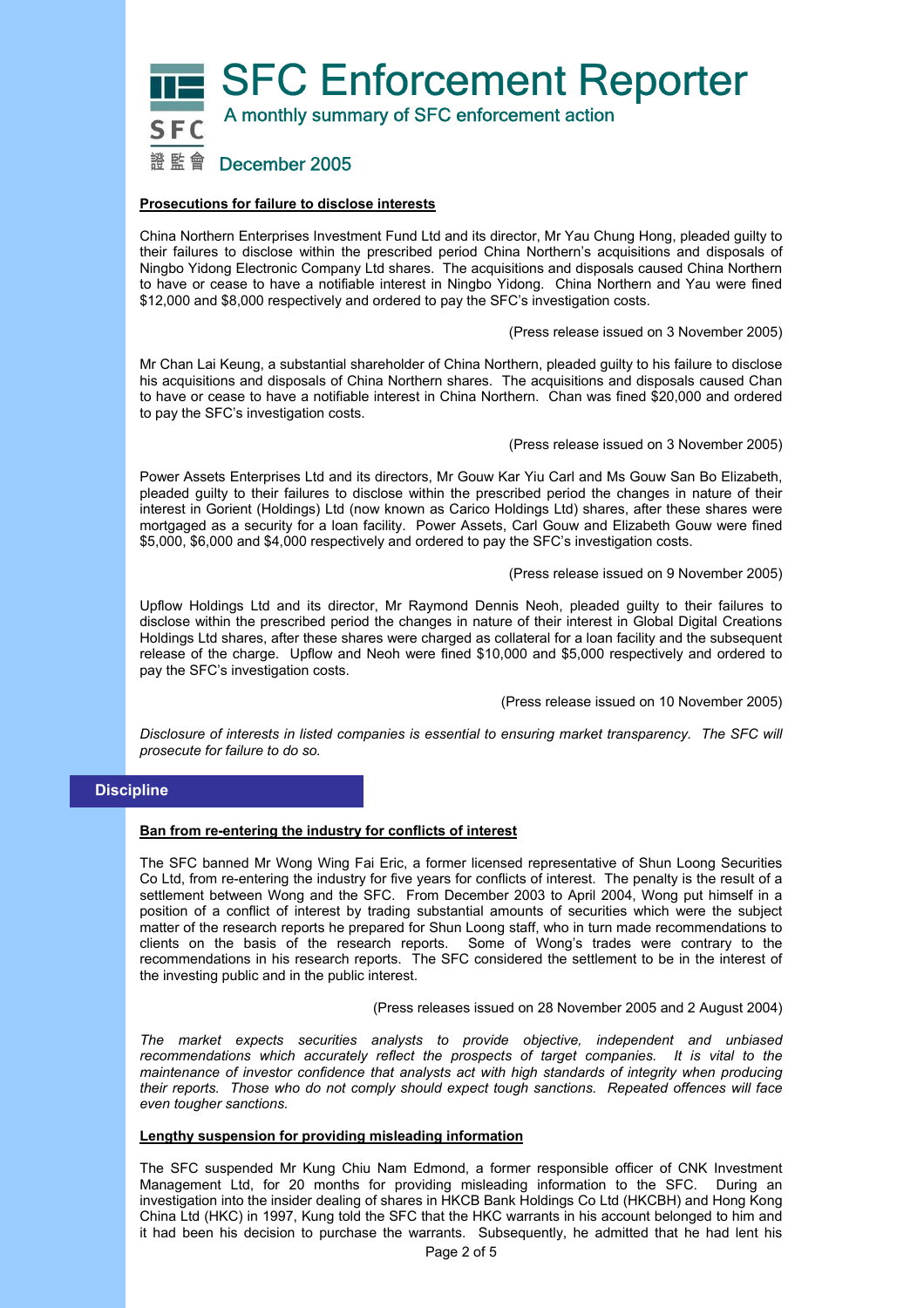**SFC Enforcement Reporter** 

A monthly summary of SFC enforcement action

# 證 監 會 December 2005

account to Mr Leonard Carlton Poon for personal trades including the purchase of the HKC warrants. Poon was found by the Insider Dealing Tribunal in March 2005 to have engaged in insider dealing in the shares of HKCBH and HKC. The SFC considered Kung had breached the Code of Conduct by lying to the SFC and lending his securities account to another person for personal use.

(Press release issued on 16 November 2005)

*People attending SFC's interviews have a statutory duty to provide true and complete answers. It is a criminal offence to provide false and misleading information to the SFC. Licensees who are found to*  have given us misleading information will also face suspension or revocation. This case is further *aggravated by Kung's lending his account to Poon and his failure to make enquiries with Poon as to the use of the account, which facilitated Poon's misconduct. Kung should have known Poon would only borrow his account to hide illegal or improper trades.* 

### **Suspension for deceiving employer**

The SFC settled its disciplinary action against Mr Yan Chi Pang, a former licensed representative of Get Nice Investment Ltd, with a four-month suspension. Yan acted dishonestly in conducting his own securities trading, without his employer knowing, through an account opened in the name of his friend. His purpose was to earn a bonus from his employer's bonus scheme which rewarded account executives on the basis of turnover generated in their clients' accounts. Yan also provided false information about his friend's background in opening the trading account. By concealing his trading in his friend's account, Yan deprived his employer of the opportunity to monitor his trading activities. The SFC considered the settlement to be in the interest of the investing public and in the public interest.

(Press release issued on 18 November 2005)

*The SFC expects complete honesty from licensees to protect the integrity of the financial markets.*  Dishonesty in any form or shape casts doubts on a licensee's reliability. It will not be tolerated and will *result in suspension or even revocation.* 

#### **FRR Breaches resulted in reprimand and fine**

Grand Investment (Futures) Ltd was reprimanded and fined \$300,000 for breaches of the Securities and Futures (Financial Resources) Rules (FRR). The penalty is the result of a settlement between Grand Investment and the SFC. Grand Investment had a liquid capital deficiency on 22 days between March and June 2004. Grand Investment claimed that it had misinterpreted the relevant FRR provisions and had been unaware of the breaches until pointed out by the SFC. The SFC found that Grand Investment had failed to ensure FRR compliance and its reliance on a staff with no recognised accounting qualification to compile the FRR returns unreasonable.

(Press release issued on 8 November 2005)

*FRR compliance is fundamental to the fitness and properness of a licensed corporation. A licensed corporation must reasonably ensure that its FRR return is properly compiled to reflect its actual financial position. Otherwise, it will be held liable for erroneous FRR returns.* 

#### **Licensee suspended for conflicts of interest**

Mr Chow Kin Yuen, a former licensed representative of CITIC Capital Securities Ltd, was reprimanded and suspended for two months for breaching the Code of Conduct and the internal policies of CITIC. The penalty is the result of a settlement between Chow and the SFC. Between April 2004 and March 2005, Chow traded jointly with a client of CITIC in his sister's account without his sister's prior consent and written authorisation. Chow failed to report a trading error to CITIC but asked the client to take up a portion of the over-purchased shares while he took the rest. Chow also failed to execute a market order placed by the client to sell the over-purchased shares as he had a vested interest in the shares and hoped to sell the shares at a higher price. When the client subsequently complained to Chow about his failure to execute her market order, Chow failed to report the complaint to CITIC.

(Press release issued on 1 November 2005)

*Licensees should not conduct trading jointly with their clients as this creates a conflict of interest. If licensees have a vested interest in clients' positions, they are unable to exercise objective judgment in handling transactions and may even fail to execute clients' instructions which are contrary to their own interests. It is also unacceptable to ask clients to take up shares bought by mistake and to conceal*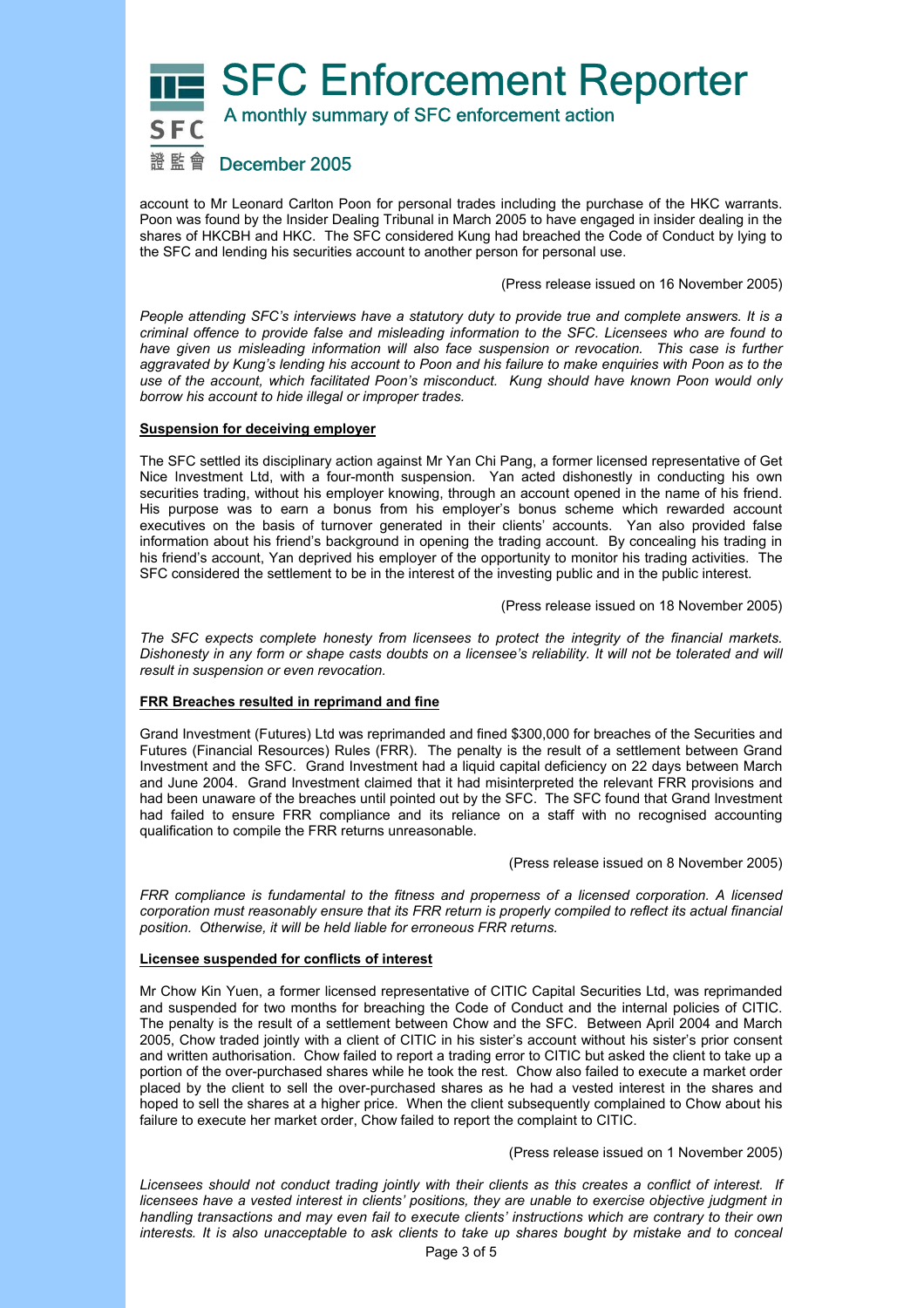

*clients' complaints from the management. Licensees are obliged to act in the best interests of their clients, avoid any conflicts of interest with their clients and handle complaints in a timely and appropriate manner. Those who fail to do so will face disciplinary action.* 

#### **Licensee reprimanded for not monitoring manipulative trades**

Young Champion Securities Ltd was reprimanded for breaching the Code of Conduct and the Management, Supervision and Internal Control Guidelines for Persons Registered with or Licensed by the SFC. On 30 days between October 2001 and July 2002, a corporate client of Young Champion bought two warrants at prices above those of their underlying stocks, which made no economic sense. Upon receipt of the dealing instructions in question, Young Champion's staff failed to ascertain basic information relating to the warrants such as the gearing ratio and premium. Two dealing directors of Young Champion were aware of the client's transactions, but none of them made any enquiry with the client as to whether there was an error in the dealing instructions and advised the client of the irregularity. The SFC also found that Young Champion had failed to put in place appropriate and effective procedures in relation to dealing and related review processes to prevent or detect improper activities.

(Press release issued on 16 November 2005)

*In conducting its business activities, a licensee should act with due skill, care and diligence, in the best interests of its clients and the integrity of the market. A licensee must establish and maintain appropriate and effective procedures in relation to dealing and related review processes to prevent or detect errors, omissions, fraud and other unauthorised or improper activities. Failure to do so will subject the licensee to disciplinary action.*

#### **Licensee reprimanded for discretionary trades without authority**

Mr Tsui Wing Kit, a former licensed representative of Celestial Commodities Ltd, was reprimanded for breaching the Code of Conduct. Between July and November 2001, Tsui conducted discretionary trading without proper written authorisation from the client. He failed to record clients' orders on Celestial's central telephone recording system, and failed to record the order receipt and confirmation time and mark on the order sheets indicating that the orders were not centrally recorded as required by Celestial.

#### (Press release issued on 10 November 2005)

*A licensed person must not operate a client's account on a discretionary basis without obtaining a written authorisation from the client. This is for the protection of both the client and the licensee if a dispute arises at a later date. Furthermore, the use of mobile phone to take clients' orders is discouraged as it prevents an employer from keeping a proper audit trail of its clients' order placing. Where orders are accepted by mobile phone, the time of receipt and the order details should be recorded immediately. Failure to comply with these requirements may lead to disciplinary action by the SFC.* 

#### **Takeovers regulation**

### **Criticism for breaching Rule 21.3 of the Takeovers Code**

The Takeovers Executive criticised the board of directors of ITC Corporation Ltd for breaching Rule 21.3 of the Takeovers Code, which restricts share dealings and transactions by an offeror and parties acting in concert with it during securities exchange offers. On 19 April 2005, Hanny Holdings Ltd announced it would make a possible voluntary securities exchange offer for all shares of a company. As ITC held over 20% of the shares in Hanny, it was presumed to be acting in concert with Hanny under the Takeovers Code. On 21 October 2005, a wholly owned subsidiary of ITC acquired 11 million Hanny shares, which increased ITC's shareholding in Hanny from 20.61% to 25.48%. ITC's acquisition of the Hanny shares constituted a breach of Rule 21.3 of the Takeovers Code. ITC's board of directors admitted the breach and accepted the Executive's criticism. Hanny, ITC, and their respective board of directors also undertook to put in place suitable measures to ensure future compliance with the Takeovers Code.